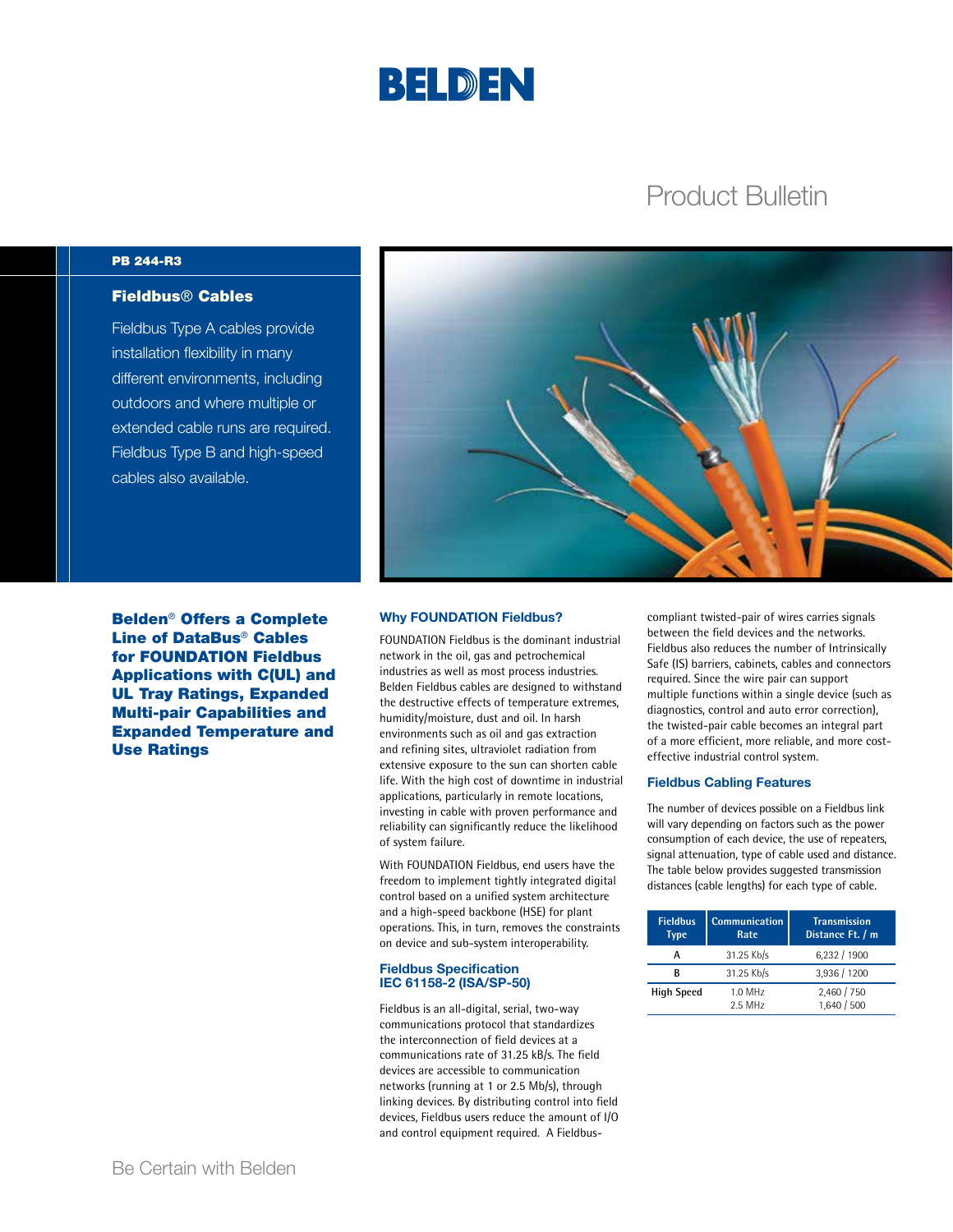#### **Belden Fieldbus cable features include**:

- Compliant with Fieldbus Spec IEC 61158-2  $(ISA/SP-50)$
- Excellent electrical characteristics
- Low capacitance (for long runs)
- Versions in 22, 18, 16 and 14 AWG stranded tinned copper conductors
- Standard multi-pair cables available in 2 to 24 pairs and up to 50 pairs depending on construction.
- Versions available with Beldfoil® shields and Beldfoil Plus Braid shields
- PLTC/ITC-ER, PLTC, and TC-ER versions as well as C(UL) CIC Type TC are available.
- Easily identifiable Orange jacket
- Blue jacket available for Intrinsically Safe applications
- Suitable for use in Class 1, Div. 2 applications
- RoHS compliant and CE approved
- CMX-Outdoor rated as listed

#### Fieldbus High Speed Ethernet (HSE) Cables

Fieldbus has chosen Ethernet for HSE control backbone 100Mb/s transmissions. To help you with your selection of Category 5e and Category 6 cables, Belden offers its DataTuff® Industrial Ethernet Cable Selection Guide. For more information on Belden DataTuff cables, please call Belden or ask for the Industrial Ethernet New Product Bulletin.

#### C(UL) Tray-rated Cables

Belden offers C(UL) and UL tray-rated cable. This Type A cable offers Belden reliability in harsh environments such as the oil sands of Canada. The single- and multi-pair cables come with XLP insulation and comply with both Canadian and US regulatory requirements. XLP offers improved cut through and chemical resistance compared to other insulators.

#### Custom Cable Constructions

As always with Belden industrial cables, custom constructions are available:

- Aluminum or Steel Interlocked Armor
- CPE jacket or LSOH jacket
- Various jacket colors
- Alternate Black and White color-coded pairs
- Multi-pair Type A, 300V, individually and overall shielded and PVC jacketed with up to 50-pair capability
- Multi-pair Type B 22 AWG, PLTC-rated, individually and/or overall shielded

### Industrial Data Solutions® — Industrial Data

DataBus for Fieldbus IEC 61158-2 (ISA/SP-50)



Direct burial rated • IEC 60332-3-24 (Cat C); IEEE 1202/383 • C(UL): 600V AWM I/II AB <sup>p</sup> Blue is only available in 1,000 ft. put-up † Final put-up length may vary ±10% from length shown.

| <b>Fieldbus • 18 AWG</b> Stranded (7x26) TC + Individually Foil Shielded Pairs + Overall Beldfoil (100% Shield Coverage) • TC Drain Wires |                                                                |                |              |                |                |               |                                                                                |                                                                                             |     |       |                      |     |      |      |      |      |     |
|-------------------------------------------------------------------------------------------------------------------------------------------|----------------------------------------------------------------|----------------|--------------|----------------|----------------|---------------|--------------------------------------------------------------------------------|---------------------------------------------------------------------------------------------|-----|-------|----------------------|-----|------|------|------|------|-----|
| Polyolefin Insulation • Orange or Intrinsically Safe Blue/Sunlight- and Oil-resistant PVC Jacket (Color Code: Blue, Orange and Numbered)  |                                                                |                |              |                |                |               |                                                                                |                                                                                             |     |       |                      |     |      |      |      |      |     |
| MULTI-PAIR 327A<br>Type A<br>300V 105°C<br>-55°C Cold Bend<br>per UL1581<br>Z-Fold®                                                       | NEC:<br>PLTC/ITC-ER<br>CMG<br>CMX-Oudoor<br><b>CEC: CMGFT4</b> | $\overline{2}$ | 1000<br>1640 | 304.8<br>500.0 | 93.0<br>152.5  | 42.2<br>69.2  | 18 AWG<br>(7x26)<br><b>Tinned Copper</b><br>$7.2 \Omega/M'$<br>$23.5\Omega/km$ | Individually<br><b>Foil Shielded</b><br>Pairs $+$<br>100% Overall<br><b>Beldfoil Shield</b> | .44 | 11.18 | 100@<br>31.25<br>KHz | 66% | 24.0 | 78.7 | .039 | .091 | .26 |
| 1328A<br><b>Rip Cord</b><br><b>Drain Wires</b>                                                                                            | NEC:<br>PLTC/ITC-ER<br>CMG<br>CMX-Oudoor<br><b>CEC: CMGFT4</b> | 5              | 1000<br>1640 | 304.8<br>500.0 | 164.0<br>288.6 | 74.5<br>131.0 | 18 AWG<br>(7x26)<br><b>Tinned Copper</b><br>$7.2 \Omega/M'$<br>$23.5\Omega/km$ | Individually<br><b>Foil Shielded</b><br>Pairs $+$<br>100% Overall<br><b>Beldfoil Shield</b> | .55 | 13.87 | 100@<br>31.25<br>KHz | 66% | 24.0 | 78.7 | .039 | .091 | .26 |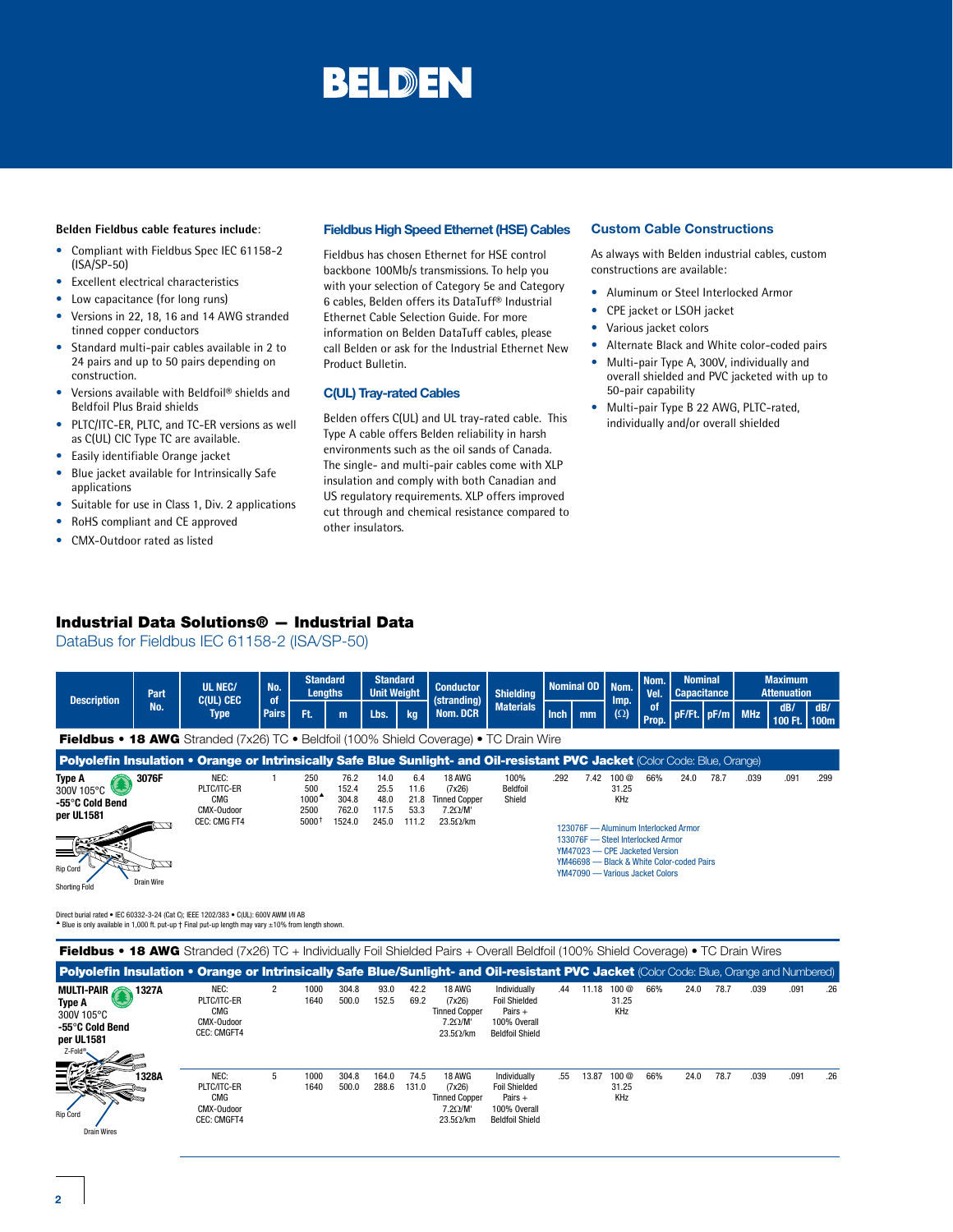

## Industrial Data Solutions® — Industrial Data

DataBus for Fieldbus IEC 61158-2 (ISA/SP-50)



Fieldbus • 18 AWG Stranded (7x26) TC + Individually Foil Shielded Pairs + Overall Beldfoil (100% Shield Coverage) • TC Drain Wires

Polyolefin Insulation • Orange or Intrinsically Safe Blue/Sunlight- and Oil-resistant PVC Jacket (Color Code: Blue, Orange and Numbered)

| 1329A | NEC:<br>PLTC/ITC-ER<br><b>CMG</b><br>CMX-Oudoor<br><b>CEC: CMGFT4</b> | 8  | 1000<br>1640 | 304.8<br>500.0 | 295.0<br>442.8  | 133.9<br>201.0 | 18 AWG<br>(7x26)<br><b>Tinned Copper</b><br>$7.2 \Omega/M'$<br>$23.5\Omega/km$ | Individually<br><b>Foil Shielded</b><br>Pairs $+$<br>100% Overall<br><b>Beldfoil Shield</b> | .67  | 17.02 | 100 <sub>@</sub><br>31.25<br>KHz | 66% | 24.0 | 78.7 | .039 | .091 | .26 |
|-------|-----------------------------------------------------------------------|----|--------------|----------------|-----------------|----------------|--------------------------------------------------------------------------------|---------------------------------------------------------------------------------------------|------|-------|----------------------------------|-----|------|------|------|------|-----|
| 1330A | NEC:<br>PLTC/ITC-ER<br><b>CMG</b><br>CMX-Oudoor<br><b>CEC: CMGFT4</b> | 12 | 1000<br>1640 | 304.8<br>500.0 | 387.0<br>598.6  | 179.7<br>271.8 | 18 AWG<br>(7x26)<br><b>Tinned Copper</b><br>$7.2 \Omega/M'$<br>$23.5\Omega/km$ | Individually<br><b>Foil Shielded</b><br>Pairs $+$<br>100% Overall<br><b>Beldfoil Shield</b> | .81  | 20.57 | 100 <sub>@</sub><br>31.25<br>KHz | 66% | 24.0 | 78.7 | .039 | .091 | .26 |
| 1331A | NEC:<br>PLTC/ITC-ER<br><b>CMG</b><br>CMX-Oudoor<br>CEC: CMGFT4        | 16 | 1000<br>1640 | 304.8<br>500.0 | 494.0<br>788.8  | 224.3<br>358.1 | 18 AWG<br>(7x26)<br><b>Tinned Copper</b><br>$7.2 \Omega/M'$<br>$23.5\Omega/km$ | Individually<br><b>Foil Shielded</b><br>Pairs $+$<br>100% Overall<br><b>Beldfoil Shield</b> | .92  | 23.37 | 100 <sub>@</sub><br>31.25<br>KHz | 66% | 24.0 | 78.7 | .039 | .091 | .26 |
| 1332A | NEC:<br>PLTC/ITC-ER<br><b>CMG</b><br>CMX-Oudoor<br><b>CEC: CMGFT4</b> | 20 | 1000<br>1640 | 304.8<br>500.0 | 589.0<br>936.4  | 267.4<br>425.1 | 18 AWG<br>(7x26)<br><b>Tinned Copper</b><br>$7.2 \Omega/M'$<br>$23.5\Omega/km$ | Individually<br><b>Foil Shielded</b><br>Pairs $+$<br>100% Overall<br><b>Beldfoil Shield</b> | 1.02 | 25.91 | 100 <sub>@</sub><br>31.25<br>KHz | 66% | 24.0 | 78.7 | .039 | .091 | .26 |
| 1333A | NEC:<br>PLTC/ITC-ER<br><b>CMG</b><br>CMX-Oudoor<br><b>CEC: CMGFT4</b> | 24 | 1000<br>1640 | 304.8<br>500.0 | 675.0<br>1110.3 | 306.5<br>504.1 | 18 AWG<br>(7x26)<br><b>Tinned Copper</b><br>$7.2 \Omega/M'$<br>$23.5\Omega/km$ | Individually<br><b>Foil Shielded</b><br>Pairs $+$<br>100% Overall<br><b>Beldfoil Shield</b> | 1.14 | 28.96 | 100 <sub>@</sub><br>31.25<br>KHz | 66% | 24.0 | 78.7 | .039 | .091 | .26 |
| 1359A | NEC:<br>PLTC/ITC-ER<br><b>CMG</b><br>CMX-Oudoor<br><b>CEC: CMGFT4</b> | 50 | 1000*        | 304.8          | 715.0           | 324.3          | 18 AWG<br>(7x26)<br><b>Tinned Copper</b><br>$7.2 \Omega/M'$<br>$23.5\Omega/km$ | Individually<br><b>Foil Shielded</b><br>Pairs $+$<br>100% Overall<br><b>Beldfoil Shield</b> | 1.61 | 40.90 | 100 <sub>@</sub><br>31.25<br>KHz | 66% | 24.0 | 78.7 | .039 | .091 | .26 |

Direct burial rated; IEC 60332-3-24 (Cat C); IEEE 1202/383 • C(UL): 600V AWM I/II AB \* Available in color orange only, other colors quoted to orded

| Continuously Corrugated AL Armor • Polyolefin Insulation • PVC Inner and Orange Sunlight- and Oil-resistant PVC Outer Jacket |                                                          |      |       |     |       |                                                                                              |                            |              |                                              |                       |     |      |      |      |     |
|------------------------------------------------------------------------------------------------------------------------------|----------------------------------------------------------|------|-------|-----|-------|----------------------------------------------------------------------------------------------|----------------------------|--------------|----------------------------------------------|-----------------------|-----|------|------|------|-----|
| 183076F<br>Type A<br>300V 105°C<br>-40°C Cold Bend<br>per UL1581                                                             | NEC: PLTC.<br>ITC. CMG<br>CMX-Outdoor<br>CEC:<br>CMG FT4 | 2000 | 609.6 | 322 | 146.7 | <b>18 AWG</b><br>(7x26)<br><b>Tinned Copper</b><br>$7.2 \Omega/M'$<br>$23.5\Omega/\text{km}$ | 100%<br>Beldfoil<br>Shield | .562<br>.292 | 14 30<br><b>Nominal</b><br>Core O.D.<br>7.42 | 100 @<br>31.25<br>KHz | 66% | 24.0 | 78.7 | .039 | .26 |



Direct burial rated • IEC 60332-3-24 (Cat C); IEEE 1202/383

| DIRECT DUITSIT FALLED . IEC 00332-3-24 (CSL C), IEEE TZUZ/383<br>† Final put-up length may vary ±10% from length shown. |             |                                                                  |                |      |       |                                                                                                                                           |                                                                                             |      |       |                                  |     |      |      |      |      |     |
|-------------------------------------------------------------------------------------------------------------------------|-------------|------------------------------------------------------------------|----------------|------|-------|-------------------------------------------------------------------------------------------------------------------------------------------|---------------------------------------------------------------------------------------------|------|-------|----------------------------------|-----|------|------|------|------|-----|
|                                                                                                                         |             |                                                                  |                |      |       | <b>Fieldbus • 16 AWG</b> Stranded (7x24) TC + Individually Foil Shielded Pairs + Overall Beldfoil (100% Shield Coverage) • TC Drain Wires |                                                                                             |      |       |                                  |     |      |      |      |      |     |
|                                                                                                                         |             |                                                                  |                |      |       | Polyolefin Insulation • Orange Sunlight- and Oil-resistant PVC Jacket (Color Code: Blue, Orange)                                          |                                                                                             |      |       |                                  |     |      |      |      |      |     |
| Type A<br>300V 105°C<br>-55°C Cold Bend<br>per UL1581<br>Rip Cord                                                       | 1360A<br>CO | NEC:<br>PLTC/ITC-ER<br><b>CMG</b><br>CMX-Outdoor<br>CEC: CMG FT4 |                | 1000 | 304.8 | 16 AWG<br>(7x24)<br><b>Tinned Copper</b><br>$4.5\Omega/M'$<br>$14.9 \Omega/km$                                                            | 100%<br>Beldfoil<br>Shield                                                                  | .40  | 10.16 | 100 <sub>@</sub><br>31.25<br>KHz | 66% | 24.0 | 78.7 | .039 | .091 | .26 |
| <b>Shorting Fold</b><br>Drain Wire                                                                                      | 1361A       | NEC:<br>PLTC/ITC-ER<br><b>CMG</b><br>CMX-Outdoor<br>CEC: CMG FT4 | $\overline{2}$ | 1000 | 304.8 | <b>16 AWG</b><br>(7x24)<br><b>Tinned Copper</b><br>$4.5 \Omega/M'$<br>$14.9 \Omega/km$                                                    | Individually<br><b>Foil Shielded</b><br>Pairs $+$<br>100% Overall<br><b>Beldfoil Shield</b> | 0.58 | 14.73 | 100 @<br>31.25<br>KHz            | 66% | 24.0 | 78.7 | .039 | .091 | .26 |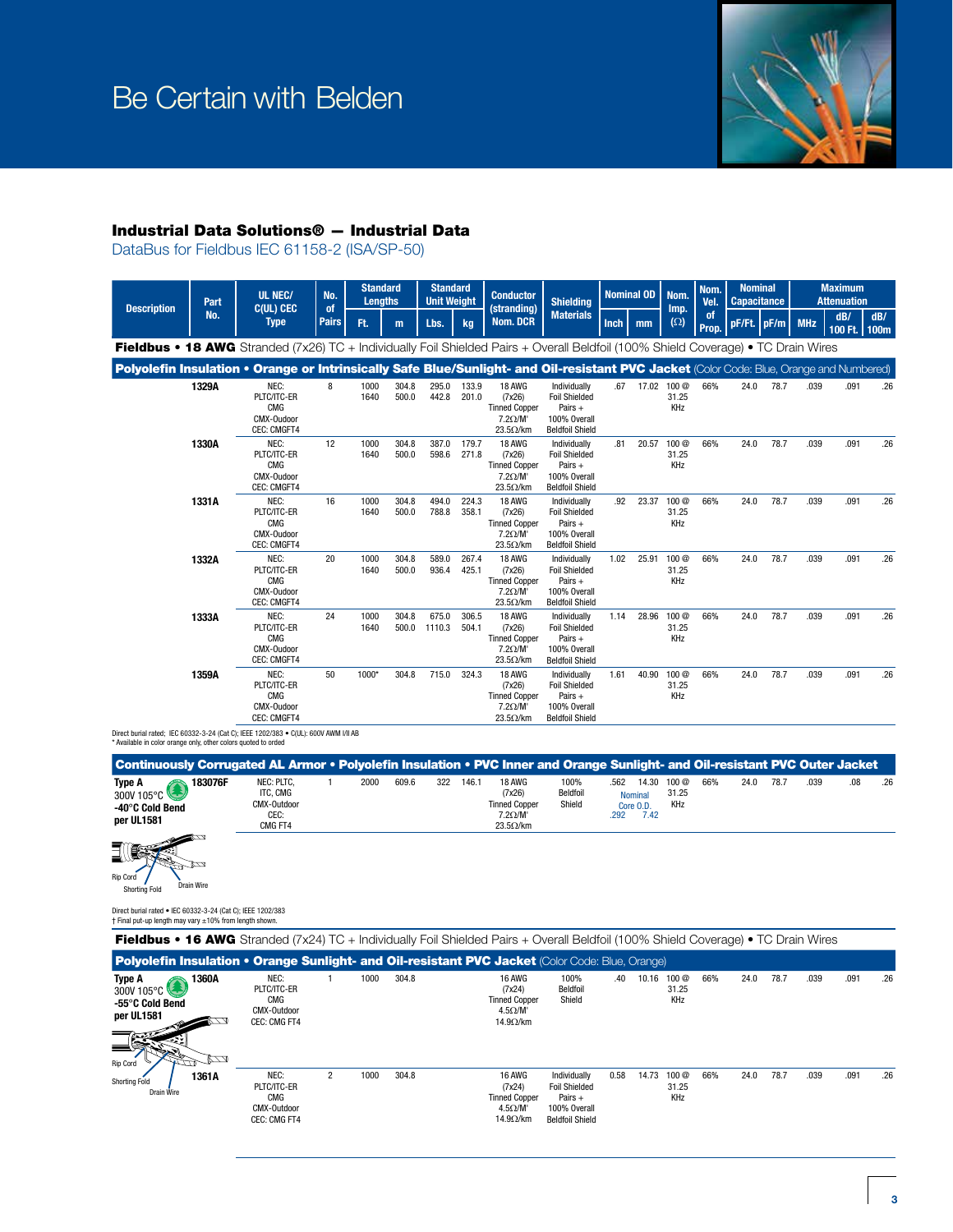## Industrial Data Solutions® — Industrial Data

DataBus for Fieldbus IEC 61158-2 (ISA/SP-50)

| <b>Description</b> | Part  | <b>UL NEC/</b><br><b>C(UL) CEC</b>                                                                                                 | No.<br><sub>of</sub> | <b>Standard</b><br><b>Lenaths</b> |       | <b>Standard</b><br><b>Unit Weight</b> |       | <b>Conductor</b><br>(stranding)                                                        | <b>Shielding</b>                                                                             |             | <b>Nominal OD</b> | Nom.                             | Nom.<br>Vel.       | <b>Nominal</b><br><b>Capacitance</b> |      |            | <b>Maximum</b><br><b>Attenuation</b> |                    |
|--------------------|-------|------------------------------------------------------------------------------------------------------------------------------------|----------------------|-----------------------------------|-------|---------------------------------------|-------|----------------------------------------------------------------------------------------|----------------------------------------------------------------------------------------------|-------------|-------------------|----------------------------------|--------------------|--------------------------------------|------|------------|--------------------------------------|--------------------|
|                    | No.   | <b>Type</b>                                                                                                                        | <b>Pairs</b>         | Ft.                               | m     | Lbs.                                  | kg    | <b>Nom. DCR</b>                                                                        | <b>Materials</b>                                                                             | <b>Inch</b> | mm                | Imp.<br>$(\Omega)$               | of<br><b>Prop.</b> | pF/Ft. pF/m                          |      | <b>MHz</b> | dB/<br>100 Ft.                       | dB/<br><b>100m</b> |
|                    |       | Fieldbus • 16 AWG Stranded (7x24) TC + Individually Foil Shielded Pairs + Overall Beldfoil (100% Shield Coverage) • TC Drain Wires |                      |                                   |       |                                       |       |                                                                                        |                                                                                              |             |                   |                                  |                    |                                      |      |            |                                      |                    |
|                    |       | Polyolefin Insulation • Orange Sunlight- and Oil-resistant PVC Jacket (Color Code: Blue, Orange)                                   |                      |                                   |       |                                       |       |                                                                                        |                                                                                              |             |                   |                                  |                    |                                      |      |            |                                      |                    |
| Z-Fold®            | 1362A | NEC:<br>PLTC/ITC-ER<br><b>CMG</b><br>CMX-Outdoor<br>CEC: CMG FT4                                                                   | 5                    | 1000                              | 304.8 | 297.0                                 | 134.7 | 16 AWG<br>(7x24)<br><b>Tinned Copper</b><br>$4.5 \Omega/M'$<br>$14.9 \Omega/km$        | Individually<br><b>Foil Shielded</b><br>Pairs $+$<br>100% Overall<br><b>Beldfoil Shield</b>  | 0.75        | 19.05             | 100 @<br>31.25<br>KHz            | 66%                | 24.0                                 | 78.7 | .039       | .091                                 | .26                |
| Rip Cord           | 1363A | NEC:<br>PLTC/ITC-ER<br><b>CMG</b><br>CMX-Outdoor<br>CEC: CMG FT4                                                                   | 8                    | 1000                              | 304.8 | 401.0                                 | 181.9 | 16 AWG<br>(7x24)<br><b>Tinned Copper</b><br>$4.5 \Omega/M'$<br>$14.9 \Omega/km$        | Individually<br><b>Foil Shielded</b><br>Pairs +<br>100% Overall<br><b>Beldfoil Shield</b>    | 0.91        | 23.11             | 100 <sub>@</sub><br>31.25<br>KHz | 66%                | 24.0                                 | 78.7 | .039       | .091                                 | .26                |
| <b>Drain Wires</b> | 1364A | NEC:<br>PLTC/ITC-ER<br><b>CMG</b><br>CMX-Outdoor<br>CEC: CMG FT4                                                                   | 12                   | 1000                              | 304.8 | 508.0                                 | 230.4 | 16 AWG<br>(7x24)<br><b>Tinned Copper</b><br>$4.5 \Omega/M'$<br>14.9 $\Omega$ /km       | 1Individually<br><b>Foil Shielded</b><br>Pairs $+$<br>100% Overall<br><b>Beldfoil Shield</b> | 1.11        |                   | 28.19 100 @<br>31.25<br>KHz      | 66%                | 24.0                                 | 78.7 | .039       | .091                                 | .26                |
|                    | 1365A | NEC:<br>PLTC/ITC-ER<br><b>CMG</b><br>CMX-Outdoor<br>CEC: CMG FT4                                                                   | 16                   | 1000                              | 304.8 | 650.0                                 | 294.8 | 16 AWG<br>(7x24)<br><b>Tinned Copper</b><br>$4.5 \Omega/M'$<br>14.9 $\Omega$ /km       | Individually<br><b>Foil Shielded</b><br>Pairs $+$<br>100% Overall<br><b>Beldfoil Shield</b>  | 1.23        | 31.24             | 100 @<br>31.25<br>KHz            | 66%                | 24.0                                 | 78.7 | .039       | .091                                 | .26                |
|                    | 1366A | NEC:<br>PLTC/ITC-ER<br><b>CMG</b><br>CMX-Outdoor<br>CEC: CMG FT4                                                                   | 20                   | 1000                              | 304.8 | 818.0                                 | 371.0 | 16 AWG<br>(7x24)<br><b>Tinned Copper</b><br>$4.5 \Omega/M'$<br>$14.9 \Omega/km$        | Individually<br><b>Foil Shielded</b><br>Pairs $+$<br>100% Overall<br><b>Beldfoil Shield</b>  | 1.39        | 35.31             | 100 <sub>@</sub><br>31.25<br>KHz | 66%                | 24.0                                 | 78.7 | .039       | .091                                 | .26                |
|                    | 1367A | NEC:<br>PLTC/ITC-ER<br><b>CMG</b><br>CMX-Outdoor<br>CEC: CMG FT4                                                                   | 24                   | 1000                              | 304.8 | 1168.0                                | 529.8 | <b>16 AWG</b><br>(7x24)<br><b>Tinned Copper</b><br>$4.5 \Omega/M$<br>14.9 $\Omega$ /km | Individually<br><b>Foil Shielded</b><br>Pairs +<br>100% Overall<br><b>Beldfoil Shield</b>    | 1.55        | 39.37             | 100 @<br>31.25<br>KHz            | 66%                | 24.0                                 | 78.7 | .039       | .091                                 | .26                |

Note: 50 pair construction available as quote to order

Direct burial rated • IEC 60332-3-24 (Cat C); IEEE 1202/383 • C(UL): 600V AWM I/II AB

| <b>Fieldbus • 18 AWG</b> Stranded (7x26) TC • Beldfoil (100% Shield Coverage) + 65% TC Braid • TC Drain Wire                |                                                                                                                             |  |                             |                                   |                                |                              |                                                                                        |                                       |     |      |                                  |     |      |      |      |      |      |
|-----------------------------------------------------------------------------------------------------------------------------|-----------------------------------------------------------------------------------------------------------------------------|--|-----------------------------|-----------------------------------|--------------------------------|------------------------------|----------------------------------------------------------------------------------------|---------------------------------------|-----|------|----------------------------------|-----|------|------|------|------|------|
| Polyolefin Insulation • Orange or Intrinsically Safe Blue Sunlight- and Oil-resistant PVC Jacket (Color Code: Blue, Orange) |                                                                                                                             |  |                             |                                   |                                |                              |                                                                                        |                                       |     |      |                                  |     |      |      |      |      |      |
| Type A<br>1334A<br>300V 105 $^{\circ}$ C<br>-55°C Cold Bend<br>per UL1581<br><b>Shorting Fold</b>                           | NEC:<br>PLTC/ITC-ER<br><b>CMG</b><br>CMX-Outdoor<br>CEC: CMG FT4                                                            |  | 394<br>1000<br>1640<br>3280 | 120.1<br>304.8<br>500.0<br>1000.0 | 21.7<br>50.0<br>80.4<br>160.7  | 9.9<br>22.7<br>36.5<br>73.0  | 18 AWG<br>(7x26)<br><b>Tinned Copper</b><br>$7.2 \Omega/M'$<br>$23.5\Omega/km$         | 100%<br>Beldfoil +<br>65% TC<br>Braid | .28 |      | 7.11 100 @<br>31.25<br>KHz       | 66% | 24.0 | 78.7 | .039 | .091 | .299 |
| Rip Cord<br>Drain Wire<br>IEC 60332-3-24 (Cat C): IEEE 1202/383                                                             |                                                                                                                             |  |                             |                                   |                                |                              |                                                                                        |                                       |     |      |                                  |     |      |      |      |      |      |
| <b>Fieldbus • 16 AWG</b> Stranded (7x24) TC • Overall Beldfoil (100% Shield Coverage) + 65% TC Braid • TC Drain Wire        |                                                                                                                             |  |                             |                                   |                                |                              |                                                                                        |                                       |     |      |                                  |     |      |      |      |      |      |
|                                                                                                                             | Polyolefin Insulation • Orange or Intrinsically Safe Blue Sunlight- and Oil-resistant PVC Jacket (Color Code: Blue, Orange) |  |                             |                                   |                                |                              |                                                                                        |                                       |     |      |                                  |     |      |      |      |      |      |
| *Type A<br>1335A<br>300V 105 $^{\circ}$ C<br>-55°C Cold Bend<br>per UL1581                                                  | NEC:<br>PLTC/ITC-ER<br><b>CMG</b><br>CMX-Outdoor<br>CEC: CMG FT4                                                            |  | 394<br>1000<br>1640<br>3280 | 120.1<br>304.8<br>500.0<br>1000.0 | 27.2<br>65.0<br>106.6<br>213.2 | 12.3<br>29.5<br>48.4<br>96.8 | <b>16 AWG</b><br>(7x24)<br><b>Tinned Copper</b><br>$4.5 \Omega/M'$<br>$14.9 \Omega/km$ | 100%<br>Beldfoil +<br>65% TC<br>Braid | .34 | 8.64 | 100 <sub>@</sub><br>31.25<br>KHz | 66% | 24.0 | 78.7 | .039 | .091 | .299 |
| <b>Shorting Fold</b><br>Rip Cord Drain Wire                                                                                 |                                                                                                                             |  |                             |                                   |                                |                              |                                                                                        |                                       |     |      |                                  |     |      |      |      |      |      |
| IEC 60332-3-24 (Cat C): IEEE 1202/383                                                                                       |                                                                                                                             |  |                             |                                   |                                |                              |                                                                                        |                                       |     |      |                                  |     |      |      |      |      |      |

IEC 60332-3-24 (Cat C); IEEE 1202/383

DCR = DC Resistance • FHDPE = Foamed High Density Polyethylene • PO = Polyolefin • TC = Tinned Copper \* Although Type A specification references nominal 18 AWG, Belden 1335A and 1336A meet all other Type A requirements.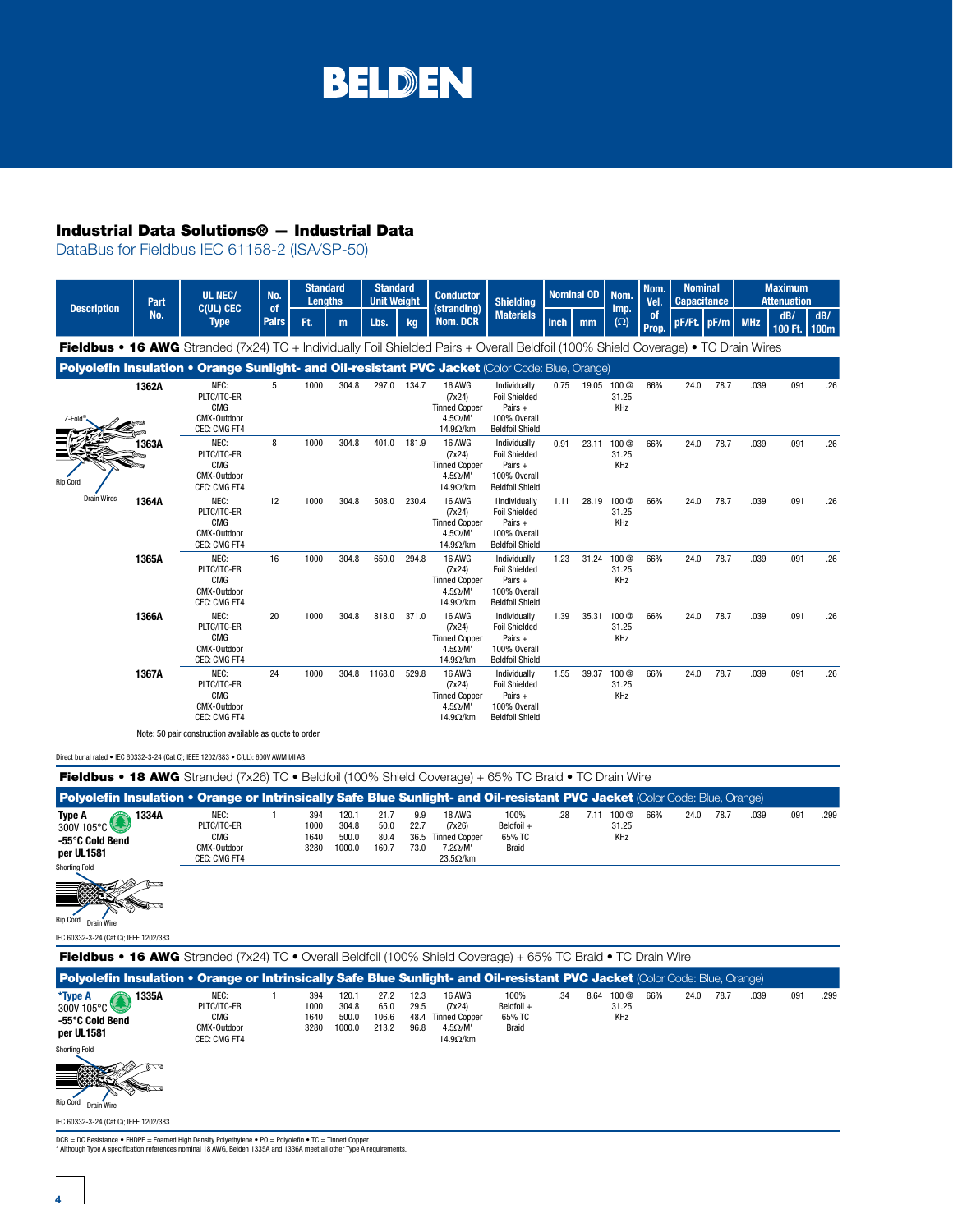

### Industrial Data Solutions® — Industrial Data

DataBus for Fieldbus IEC 61158-2 (ISA/SP-50)



Direct burial rated • IEC 60332-3-24 (Cat C); IEEE 1202/383

P Blue is only available in 1,000 ft. put-up  $\dagger$  Final put-up length may vary  $\pm 10\%$  from length shown.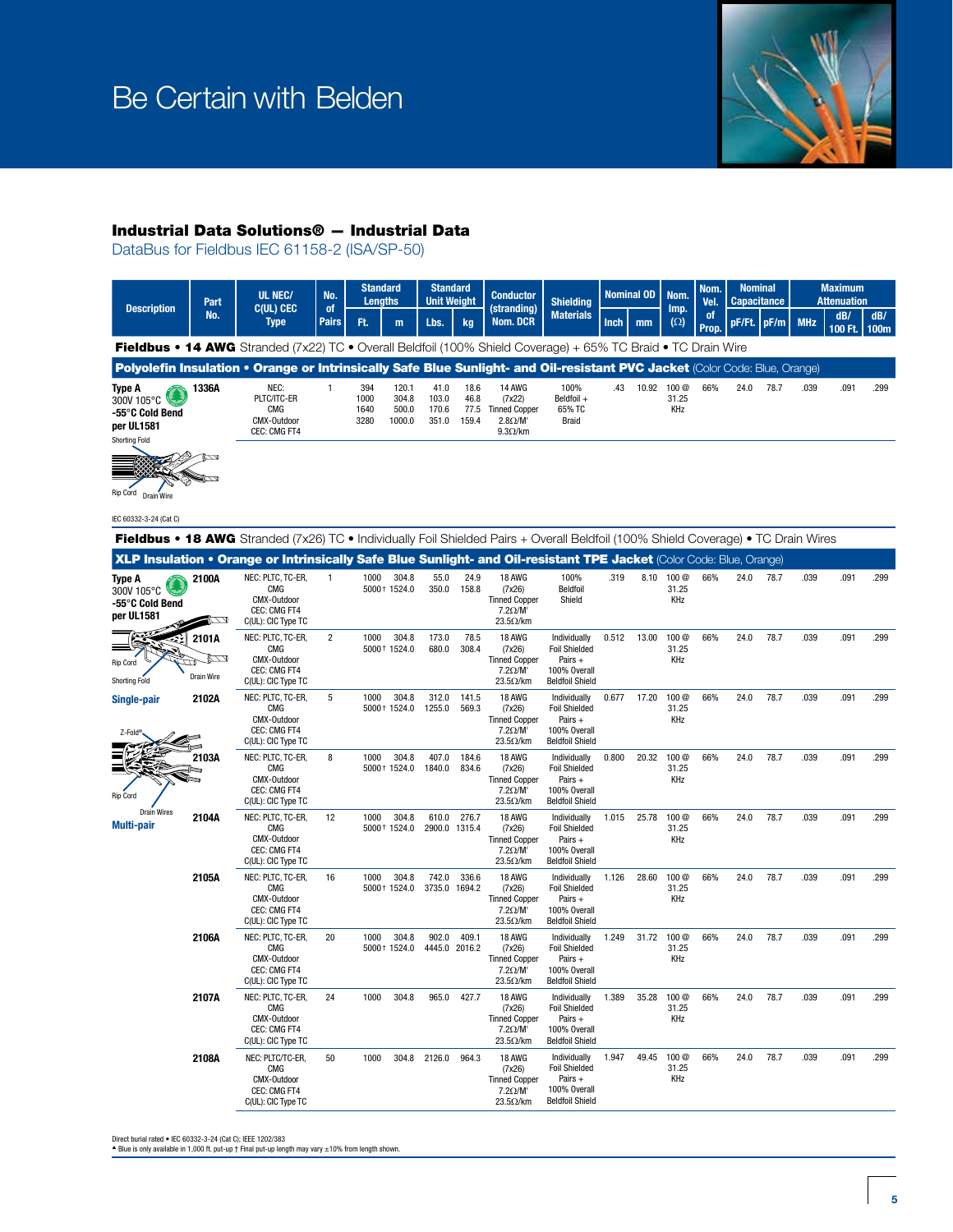## Industrial Data Solutions® — Industrial Data

DataBus for Fieldbus IEC 61158-2 (ISA/SP-50)

|                                                              | Part                                | UL NEC/                                                                                                                                   | No.                | <b>Standard</b><br><b>Lenaths</b> |                        | <b>Standard</b><br><b>Unit Weight</b> |                | <b>Conductor</b>                                                                 | <b>Shielding</b>                                                                            | <b>Nominal OD</b> |       | Nom.                                    | Nom.<br>Vel.           | <b>Nominal</b><br><b>Capacitance</b> |               |            | <b>Maximum</b><br><b>Attenuation</b> |             |
|--------------------------------------------------------------|-------------------------------------|-------------------------------------------------------------------------------------------------------------------------------------------|--------------------|-----------------------------------|------------------------|---------------------------------------|----------------|----------------------------------------------------------------------------------|---------------------------------------------------------------------------------------------|-------------------|-------|-----------------------------------------|------------------------|--------------------------------------|---------------|------------|--------------------------------------|-------------|
| <b>Description</b>                                           | No.                                 | <b>C(UL) CEC</b><br><b>Type</b>                                                                                                           | of<br><b>Pairs</b> | Ft.                               | m                      | Lbs.                                  | kg             | (stranding)<br><b>Nom. DCR</b>                                                   | <b>Materials</b>                                                                            | <b>Inch</b>       | mm    | Imp.<br>$(\Omega)$                      | <sup>of</sup><br>Prop. |                                      | $pF/Ft.$ pF/m | <b>MHz</b> | dB/<br>100 Ft.                       | dB/<br>100m |
|                                                              |                                     | <b>Fieldbus • 16 AWG</b> Stranded (7x24) TC • Individually Foil Shielded Pairs + Overall Beldfoil (100% Shield Coverage) • TC Drain Wires |                    |                                   |                        |                                       |                |                                                                                  |                                                                                             |                   |       |                                         |                        |                                      |               |            |                                      |             |
|                                                              |                                     | XLP Insulation • Orange or Intrinsically Safe Blue Sunlight- and Oil-resistant TPE Jacket (Color Code: Blue, Orange)                      |                    |                                   |                        |                                       |                |                                                                                  |                                                                                             |                   |       |                                         |                        |                                      |               |            |                                      |             |
| <b>Type A</b><br>300V 105°C<br>-55°C Cold Bend<br>per UL1581 | 2109A<br>74                         | NEC:<br>PLTC/ITC-ER<br><b>CMG</b><br>CEC: CMG FT4<br>C(UL): CIC Type TC                                                                   | $\mathbf{1}$       | 1000                              | 304.8<br>5000 + 1524.0 | 72.<br>430.0                          | 32.7<br>195.0  | 16 AWG<br>(7x24)<br><b>Tinned Copper</b><br>$4.5 \Omega/M'$<br>14.9 $\Omega$ /km | 100%<br>Beldfoil<br>Shield                                                                  | .365              | 9.27  | 100 @<br>31.25<br><b>KHz</b>            | 66%                    | 24.0                                 | 78.7          | .039       | .091                                 | .299        |
| Rip Cord<br><b>Shorting Fold</b>                             | 2110A<br>$\mathbb{Z}$<br>Drain Wire | NEC:<br>PLTC/ITC-ER<br><b>CMG</b><br>CEC: CMG FT4<br>C(UL): CIC Type TC                                                                   | $\overline{2}$     | 1000                              | 304.8<br>5000 + 1524.0 | 210.0<br>995.0                        | 95.3<br>451.3  | 16 AWG<br>(7x24)<br><b>Tinned Copper</b><br>$4.5 \Omega/M'$<br>14.9 $\Omega$ /km | Individually<br><b>Foil Shielded</b><br>Pairs +<br>100% Overall<br><b>Beldfoil Shield</b>   | .0629             | 15.98 | 100 <sub>@</sub><br>31.25<br>KHz        | 66%                    | 24.0                                 | 78.7          | .039       | .091                                 | .299        |
| Single-pair<br>Z-Fold®                                       | 2111A                               | NEC:<br>PLTC/ITC-ER<br><b>CMG</b><br>CEC: CMG FT4<br>C(UL): CIC Type TC                                                                   | 5                  | 1000                              | 304.8<br>5000 + 1524.0 | 379.0<br>1750.0                       | 171.9<br>793.8 | 16 AWG<br>(7x24)<br><b>Tinned Copper</b><br>$4.5 \Omega/M$<br>14.9 $\Omega$ /km  | Individually<br><b>Foil Shielded</b><br>Pairs $+$<br>100% Overall<br><b>Beldfoil Shield</b> | 0.789             | 20.04 | 100 <sub>@</sub><br>31.25<br>KHz        | 66%                    | 24.0                                 | 78.7          | .039       | .091                                 | .299        |
| Rip Cord                                                     | 2112A                               | NEC:<br>PLTC/ITC-ER<br><b>CMG</b><br>CEC: CMG FT4<br>C(UL): CIC Type TC                                                                   | 8                  | 1000                              | 304.8<br>5000 + 1524.0 | 612.0<br>2915.0 1322.2                | 277.6          | 16 AWG<br>(7x24)<br><b>Tinned Copper</b><br>$4.5 \Omega/M'$<br>$14.9 \Omega/km$  | Individually<br><b>Foil Shielded</b><br>Pairs +<br>100% Overall<br><b>Beldfoil Shield</b>   | 0.982             | 24.94 | 100 @<br>31.25<br>KHz                   | 66%                    | 24.0                                 | 78.7          | .039       | .091                                 | .299        |
| <b>Drain Wires</b><br><b>Multi-pair</b>                      | 2113A                               | NEC:<br>PLTC/ITC-ER<br><b>CMG</b><br>CEC: CMG FT4<br>C(UL): CIC Type TC                                                                   | 12                 | 1000                              | 304.8<br>5000 + 1524.0 | 830.0<br>4025.0 1825.7                | 376.5          | 16 AWG<br>(7x24)<br><b>Tinned Copper</b><br>$4.5 \Omega/M'$<br>$14.9 \Omega/km$  | Individually<br><b>Foil Shielded</b><br>Pairs +<br>100% Overall<br><b>Beldfoil Shield</b>   | 1.186             | 30.12 | 100 @<br>31.25<br>KHz                   | 66%                    | 24.0                                 | 78.7          | .039       | .091                                 | .299        |
|                                                              | 2114A                               | NEC:<br>PLTC/ITC-ER<br><b>CMG</b><br>CEC: CMG FT4<br>C(UL): CIC Type TC                                                                   | 16                 | 1000                              | 304.8                  | 1011.0                                | 458.6          | 16 AWG<br>(7x24)<br><b>Tinned Copper</b><br>$4.5 \Omega/M'$<br>14.9 $\Omega$ /km | Individually<br><b>Foil Shielded</b><br>Pairs +<br>100% Overall<br><b>Beldfoil Shield</b>   | 1.321             | 33.55 | 100 <sub>@</sub><br>31.25<br><b>KHz</b> | 66%                    | 24.0                                 | 78.7          | .039       | .091                                 | .299        |
|                                                              | 2115A                               | NEC:<br>PLTC/ITC-ER<br><b>CMG</b><br>CEC: CMG FT4<br>C(UL): CIC Type TC                                                                   | 20                 | 1000                              | 304.8                  | 1205.0                                | 546.6          | 16 AWG<br>(7x24)<br><b>Tinned Copper</b><br>$4.5 \Omega/M'$<br>14.9 $\Omega$ /km | Individually<br><b>Foil Shielded</b><br>Pairs +<br>100% Overall<br><b>Beldfoil Shield</b>   | 1.469             | 37.31 | 100 <sub>@</sub><br>31.25<br>KHz        | 66%                    | 24.0                                 | 78.7          | .039       | .091                                 | .299        |
|                                                              | 2116A                               | NEC:<br>PLTC/ITC-ER<br><b>CMG</b><br>CEC: CMG FT4<br>C(UL): CIC Type TC                                                                   | 24                 | 1000                              | 304.8                  | 1465.0                                | 664.5          | 16 AWG<br>(7x24)<br><b>Tinned Copper</b><br>$4.5 \Omega/M'$<br>14.9 $\Omega$ /km | Individually<br><b>Foil Shielded</b><br>Pairs +<br>100% Overall<br><b>Beldfoil Shield</b>   | 1.638             | 41.61 | 100 <sub>@</sub><br>31.25<br>KHz        | 66%                    | 24.0                                 | 78.7          | .039       | .091                                 | .299        |
|                                                              | 2117A                               | NEC:<br>PLTC/ITC-ER<br><b>CMG</b><br>CEC: CMG FT4<br>C(UL): CIC Type TC                                                                   | 36                 | 1000                              | 304.8                  | 2399.0 1088.2                         |                | 16 AWG<br>(7x24)<br><b>Tinned Copper</b><br>$4.5 \Omega/M'$<br>$14.9\Omega/km$   | Individually<br><b>Foil Shielded</b><br>Pairs +<br>100% Overall<br><b>Beldfoil Shield</b>   | 1.952             | 49.58 | 100 @<br>31.25<br>KHz                   | 66%                    | 24.0                                 | 78.7          | .039       | .091                                 | .299        |

Direct burial rated ● IEC 60332-3-24 (Cat C); IEEE 1202/383<br>▲ Blue is only available in 1,000 ft. put-up † Final put-up length may vary ±10% from length shown.

C(UL): CIC Type TC

Fieldbus • 18 AWG Stranded (7x26) TC • Individually Foil Shielded Pairs + Overall Beldfoil (100% Shield Coverage) • TC Drain Wires XLP Insulation • Orange or Intrinsically Safe Blue Sunlight- and Oil-resistant TPE Jacket (Color Code: Blue, Orange) **2118A** NEC:  $1 1000$  $304.8$ 55.0 24.9 18 AWG 100% .319 8.10 100 @ 66% 24.0 78.7 .039 .091 .299 **Type A** 600V 105°C TC-ER 1524.0 (7x26) 31.25 Beldfoil 5000 † 350.0 158.8 C(UL): CIC Type TC Tinned Copper Shield KHz **-55**°**C Cold Bend**  7.2Ω/M' **per UL1581**  $\mathbb{Z}$  $23.5Ω/km$ **2119A** NEC: 2 1000 304.8 173.0 78.5 18 AWG 100% 0.512 13.00 100 @ 66% 24.0 78.7 .039 .091 .299  $\equiv$ TC-ER 1524.0 680.0 308.4 (7x26) Beldfoil 31.25 5000 † <u>en Ca</u> C(UL): CIC Type TC Tinned Copper Shield KHz Rip Cord 7.2Ω/M' Shorting Fold Drain Wire  $23.5Ω/km$ **2120A** NEC: 5 1000 304.8 312.0 141.5 18 AWG Individually 0.677 17.20 100 @ 66% 24.0 78.7 .039 .091 .299 **Single-pair**TC-ER 1524.0 1255.0 569.3 Foil Shielded 31.25 5000 † (7x26) Tinned Copper

7.2Ω/M' 23.5Ω/km

Pairs + 100% Overall Beldfoil Shield KHz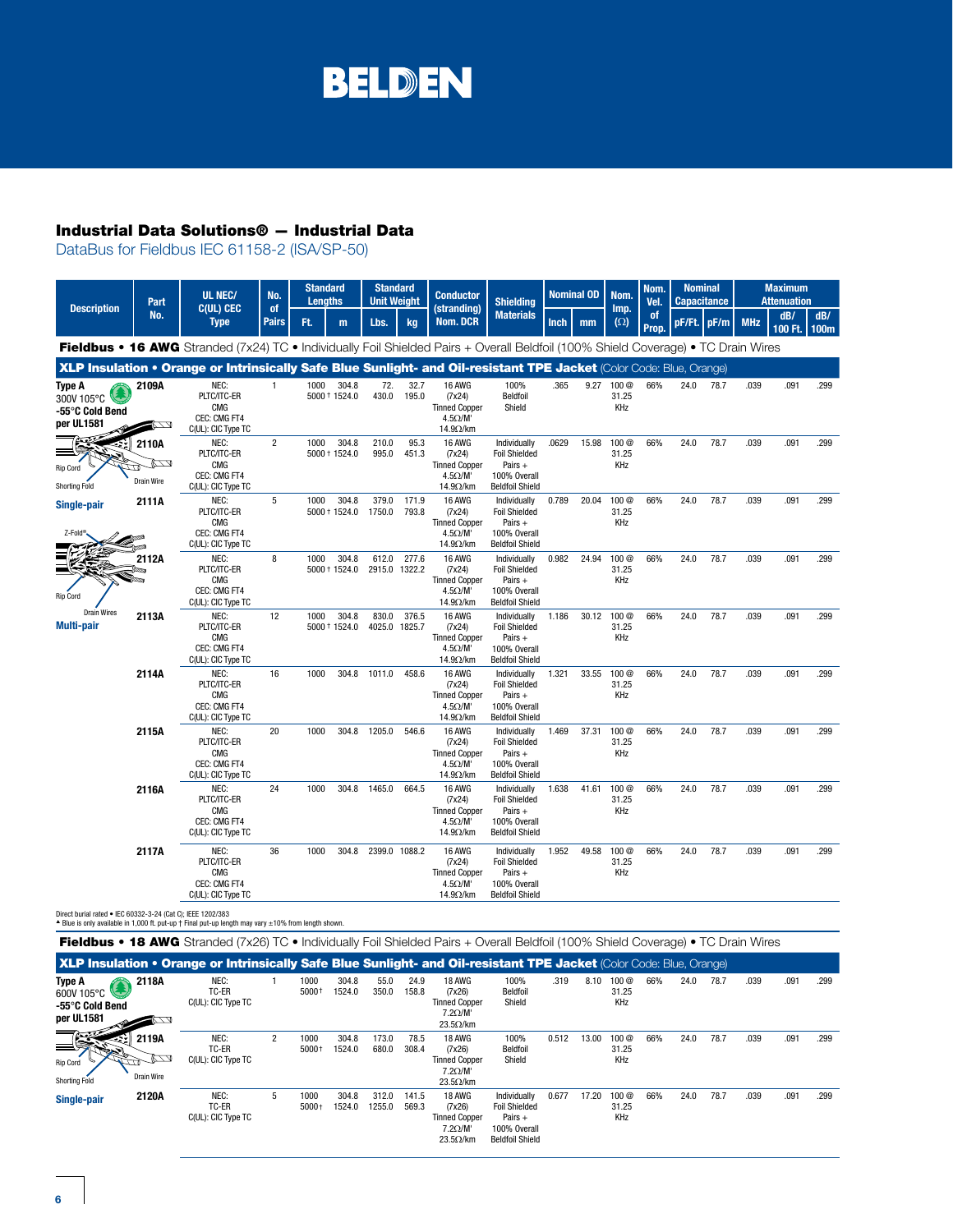

## Industrial Data Solutions® — Industrial Data

DataBus for Fieldbus IEC 61158-2 (ISA/SP-50)



| Z-Fold®                          |       | ו שישו<br>C(UL): CIC Type TC        |    | <b>JUUU</b> IJLT.U               | $10 - 0.0$ | ט.דטט                  | $(1 \wedge 2 \vee)$<br><b>Tinned Copper</b><br>$7.2 \Omega/M'$<br>$23.5\Omega/km$     | <b>TUILOINGULU</b><br>Pairs $+$<br>100% Overall<br><b>Beldfoil Shield</b>                   |       |       | <b>UI.LU</b><br>KHz   |     |      |      |      |      |      |
|----------------------------------|-------|-------------------------------------|----|----------------------------------|------------|------------------------|---------------------------------------------------------------------------------------|---------------------------------------------------------------------------------------------|-------|-------|-----------------------|-----|------|------|------|------|------|
| Rip Cord                         | 2122A | NEC:<br>TC-ER<br>C(UL): CIC Type TC | 12 | 1000<br>304.8<br>1524.0<br>5000+ | 610.0      | 276.7<br>2900.0 1315.4 | <b>18 AWG</b><br>(7x26)<br><b>Tinned Copper</b><br>$7.2 \Omega/M'$<br>$23.5\Omega/km$ | Individually<br><b>Foil Shielded</b><br>Pairs $+$<br>100% Overall<br><b>Beldfoil Shield</b> | 1.015 | 25.78 | 100 @<br>31.25<br>KHz | 66% | 24.0 | 78.7 | .039 | .091 | .299 |
| <b>Drain Wires</b><br>Multi-pair | 2123A | NEC:<br>TC-ER<br>C(UL): CIC Type TC | 16 | 1000<br>304.8<br>5000 + 1524.0   | 742.0      | 336.6<br>3735.0 1694.2 | 18 AWG<br>(7x26)<br><b>Tinned Copper</b><br>$7.2 \Omega/M'$<br>$23.5\Omega/km$        | Individually<br><b>Foil Shielded</b><br>Pairs $+$<br>100% Overall<br><b>Beldfoil Shield</b> | 1.126 | 28.60 | 100 @<br>31.25<br>KHz | 66% | 24.0 | 78.7 | .039 | .091 | .299 |
|                                  | 2124A | NEC:<br>TC-ER<br>C(UL): CIC Type TC | 20 | 1000<br>304.8<br>5000 + 1524.0   | 902.0      | 409.1<br>4445.0 2016.2 | <b>18 AWG</b><br>(7x26)<br><b>Tinned Copper</b><br>$7.2 \Omega/M'$<br>$23.5\Omega/km$ | Individually<br><b>Foil Shielded</b><br>Pairs $+$<br>100% Overall<br><b>Beldfoil Shield</b> | 1.249 | 31.72 | 100 @<br>31.25<br>KHz | 66% | 24.0 | 78.7 | .039 | .091 | .299 |
|                                  | 2125A | NEC:<br>TC-ER<br>C(UL): CIC Type TC | 24 | 304.8<br>1000                    | 965.0      | 437.7                  | 18 AWG<br>(7x26)<br><b>Tinned Copper</b><br>$7.2 \Omega/M'$<br>$23.5\Omega/km$        | Individually<br><b>Foil Shielded</b><br>Pairs $+$<br>100% Overall<br><b>Beldfoil Shield</b> | 1.389 | 35.28 | 100 @<br>31.25<br>KHz | 66% | 24.0 | 78.7 | .039 | .091 | .299 |
|                                  | 2126A | NEC:<br>TC-ER<br>C(UL): CIC Type TC | 50 | 304.8<br>1000                    | 2126.0     | 964.3                  | <b>18 AWG</b><br>(7x26)<br><b>Tinned Copper</b><br>$7.2 \Omega/M'$<br>$23.5\Omega/km$ | Individually<br><b>Foil Shielded</b><br>Pairs +<br>100% Overall<br><b>Beldfoil Shield</b>   | 1.947 | 49.45 | 100 @<br>31.25<br>KHz | 66% | 24.0 | 78.7 | .039 | .091 | .299 |

Direct burial rated • IEC 60332-3-24 (Cat C); IEEE 1202/383

 $\blacktriangle$  Blue is only available in 1,000 ft. put-up † Final put-up length may vary  $\pm 10\%$  from length shown.

|                                                       |                            | <b>Fieldbus • 16 AWG</b> Stranded (7x24) TC • Individually Foil Shielded Pairs + Overall Beldfoil (100% Shield Coverage) • TC Drain Wires |                |                                |                        |                |                                                                                      |                                                                                             |       |       |                                  |     |      |      |      |      |      |
|-------------------------------------------------------|----------------------------|-------------------------------------------------------------------------------------------------------------------------------------------|----------------|--------------------------------|------------------------|----------------|--------------------------------------------------------------------------------------|---------------------------------------------------------------------------------------------|-------|-------|----------------------------------|-----|------|------|------|------|------|
|                                                       |                            | XLP Insulation • Orange or Intrinsically Safe Blue Sunlight- and Oil-resistant TPE Jacket (Color Code: Blue, Orange)                      |                |                                |                        |                |                                                                                      |                                                                                             |       |       |                                  |     |      |      |      |      |      |
| Type A<br>600V 105°C<br>-55°C Cold Bend<br>per UL1581 | 2127A<br>ברש               | <b>NEC: TC-ER</b><br>C(UL): CIC Type TC                                                                                                   |                | 304.8<br>1000<br>5000 + 1524.0 | 72.0<br>430.0          | 32.7<br>195.0  | 16 AWG<br>(7x24)<br><b>Tinned Copper</b><br>$3.7 \Omega/M'$<br>$12.2\Omega/km$       | 100%<br>Beldfoil<br>Shield                                                                  | .365  | 9.27  | 100 @<br>31.25<br>KHz            | 66% | 24.0 | 78.7 | .039 | .091 | .299 |
| Rip Cord<br><b>Shorting Fold</b>                      | 2128A<br>רגם<br>Drain Wire | <b>NEC: TC-ER</b><br>C(UL): CIC Type TC                                                                                                   | $\overline{2}$ | 304.8<br>1000<br>5000 + 1524.0 | 250.0<br>995.0         | 113.4<br>451.3 | 16 AWG<br>(7x24)<br><b>Tinned Copper</b><br>$3.7 \Omega/M'$<br>$12.2\Omega/km$       | Individually<br><b>Foil Shielded</b><br>Pairs $+$<br>100% Overall<br><b>Beldfoil Shield</b> | 0.629 | 15.98 | 100 <sub>@</sub><br>31.25<br>KHz | 66% | 24.0 | 78.7 | .039 | .091 | .299 |
| Single-pair<br>Z-Fold®                                | 2129A                      | <b>NEC: TC-ER</b><br>C(UL): CIC Type TC                                                                                                   | 5              | 304.8<br>1000<br>5000 + 1524.0 | 379.0<br>1750.0        | 171.9<br>793.8 | 16 AWG<br>(7x24)<br><b>Tinned Copper</b><br>$3.7 \Omega/M'$<br>$12.2\Omega/km$       | Individually<br><b>Foil Shielded</b><br>Pairs $+$<br>100% Overall<br><b>Beldfoil Shield</b> | 0.789 | 20.04 | 100 <sub>@</sub><br>31.25<br>KHz | 66% | 24.0 | 78.7 | .039 | .091 | .299 |
| Rip Cord                                              | 2130A                      | <b>NEC: TC-ER</b><br>C(UL): CIC Type TC                                                                                                   | 8              | 304.8<br>1000<br>5000 + 1524.0 | 612.0<br>2915.0 1322.2 | 277.6          | 16 AWG<br>(7x24)<br><b>Tinned Copper</b><br>$3.7 \Omega/M'$<br>$12.2\Omega/km$       | Individually<br><b>Foil Shielded</b><br>Pairs $+$<br>100% Overall<br><b>Beldfoil Shield</b> | 0.982 | 24.94 | 100 <sub>@</sub><br>31.25<br>KHz | 66% | 24.0 | 78.7 | .039 | .091 | .299 |
| <b>Drain Wires</b><br><b>Multi-pair</b>               | 2131A                      | <b>NEC: TC-ER</b><br>C(UL): CIC Type TC                                                                                                   | 12             | 1000<br>304.8<br>5000 + 1524.0 | 830.0<br>4025.0 1825.7 | 376.5          | 16 AWG<br>(7x24)<br><b>Tinned Copper</b><br>$3.7\Omega/M$<br>$12.2\Omega/km$         | Individually<br><b>Foil Shielded</b><br>Pairs $+$<br>100% Overall<br><b>Beldfoil Shield</b> | 1.186 | 30.12 | 100 <sub>@</sub><br>31.25<br>KHz | 66% | 24.0 | 78.7 | .039 | .091 | .299 |
|                                                       | 2132A                      | NEC: TC-ER<br>C(UL): CIC Type TC                                                                                                          | 16             | 304.8<br>1000                  | 1011.0                 | 458.6          | <b>16 AWG</b><br>(7x24)<br><b>Tinned Copper</b><br>$3.7\Omega/M'$<br>$12.2\Omega/km$ | Individually<br><b>Foil Shielded</b><br>Pairs $+$<br>100% Overall<br><b>Beldfoil Shield</b> | 1.321 | 33.55 | 100 @<br>31.25<br>KHz            | 66% | 24.0 | 78.7 | .039 | .091 | .299 |